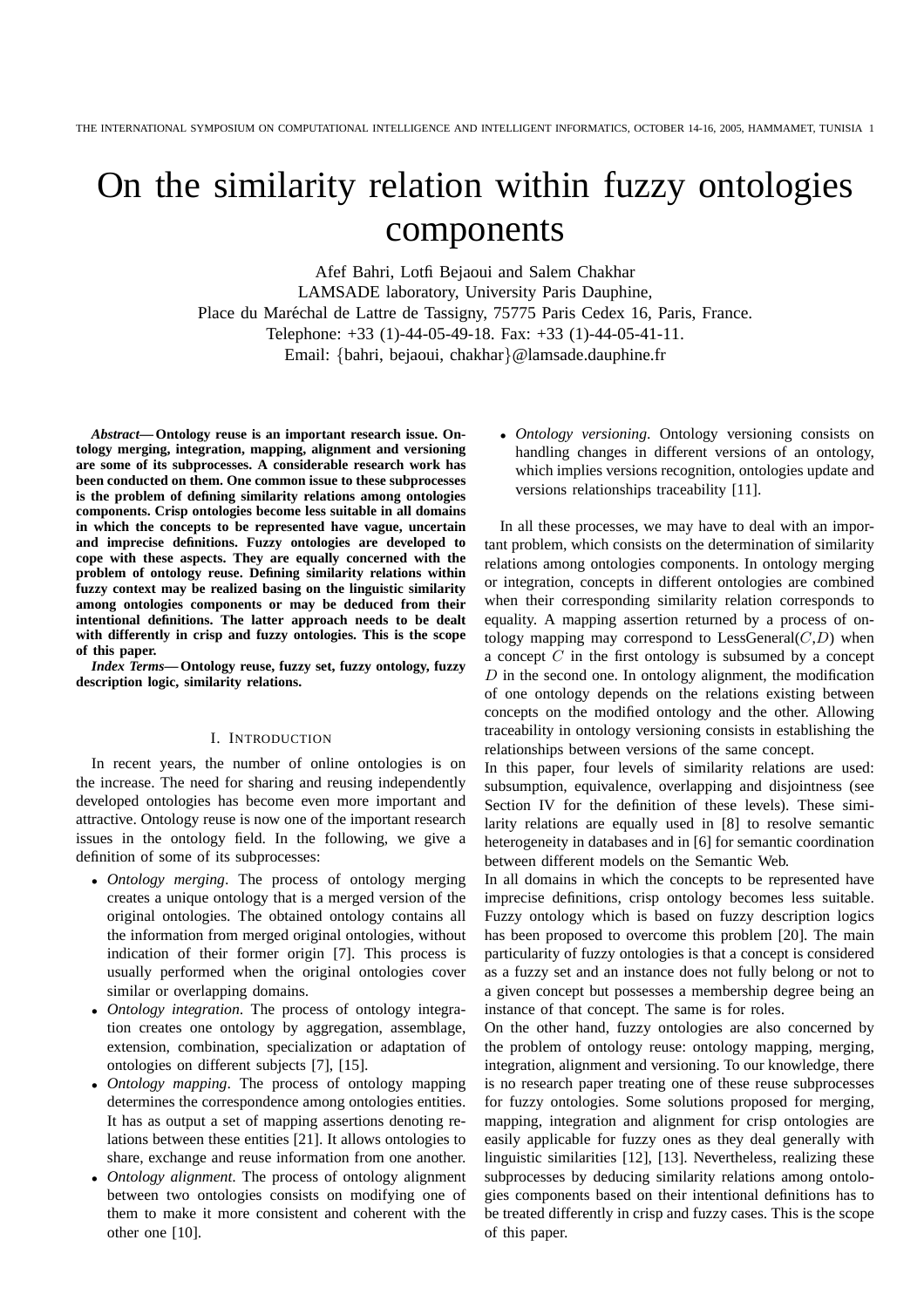The paper goes as follows. Section II summarizes some relevant topics, namely, ontology, description logic and fuzzy set. Section III deals with fuzzy ontology and discusses some properties on it. Section IV shows how similarity relations among crisp ontologies components may be deduced. Then it explains the extension to fuzzy ontologies. Section V concludes the paper.

## II. BACKGROUND

## *A. Ontology and description logic*

An ontology is a shared model of some domain which is often conceived as a typically hierarchical data structure containing all relevant concepts, their relations, and instances within that domain. The commonly defined components of an ontology are *concepts*, *relations*, *roles*, *axioms* and *instances*. In the following we define each of these components.

- *Concepts* are descriptions of a group of individuals in the ontology's domain that share common properties (e.g. *Human* and *Animal* are two concepts). They are typically arranged in a taxonomy and each concept may have super- and sub-concepts (e.g. *Female* is a sub-concept of *Human*).
- *Relations* denote a type of interaction between concepts of the ontology's domain. Super- and sub-concepts are particular type of relations that may exist between concepts.
- *Roles* are associated with concepts to describe their features and attributes. They may have various restrictions defined on them.
- *Axioms* are model sentences that are always true. They are used to describe more precisely the semantics of the concepts and to constrain how the instances of the concepts could be created.
- *Instances* are used to represent specific elements in the ontology's domain. For example, "Penguin" is an instance of *Animal* concept.

The increasing importance of ontologies in many applications, especially the Semantic Web, make their construction, maintenance, integration and evolution very crucial tasks. Efficient realization of these tasks greatly depends on the availability of an unambiguous language such as Description logics (DLs) [1]. One of the key advantages of using DLs is that it is possible to support correct ontology design, to decrease the risk of confusion among the domain experts and to make it more accessible to automated processes. This combination of features make DLs well-suited to the representation and reasoning about ontologies and the base of many ontology modelling languages [9].

Description logics are a logic-based knowledge representation formalisms designed to represent the knowledge of an application domain in a structured way [17]. They are characterized by a set of constructors provided for building complex concepts and roles from atomic ones. Atomic concepts (unary predicates), atomic roles (binary predicates) and individuals (constants or instances) are the basic syntax building blocks. To indicate that an individual or a couple of individuals is an instance of a given concept or role we use assertions. Let  $\{a, b, c...\}$  be a set of individual names and C and R are a concept and a role, respectively. Then, an assertion is of the form  $\langle a:C \rangle$  or  $\langle (b,c):R \rangle$ .

The semantic for description logic is based on interpretations. An interpretation  $I = (\Delta^I, \bullet^I)$  consists of a nonempty set  $\Delta^I$ called the *domain* and an interpretation function  $\bullet^I$  over such domain.  $\bullet^I$  maps every concept to a subset of  $\Delta^I$ , every role to a subset of  $\Delta^I \times \Delta^I$  and every individual to an element of  $\Delta^I.$ 

We provide in Table I some examples of constructors, their corresponding DL syntax and the corresponding semantic given by an interpretation  $I = (\Delta^I, \bullet^I)$ .

TABLE I EXAMPLES OF DL CONSTRUCTORS

| Constructor               | DL Syntax      | Example          | <b>Semantics</b>                                                        |
|---------------------------|----------------|------------------|-------------------------------------------------------------------------|
| Atomic concept            | А              | Scientific       |                                                                         |
| Atomic role               | R              | <b>DISCOVERS</b> | $R^I \subseteq \Delta^I \times \Delta^I$                                |
| Conjunction               | CDD            | happyman∩famous  | $C^I \square D$                                                         |
| Disjunction               | $C \cup D$     | happyman⊔famous  | $C^I \sqcup D^I$                                                        |
| Negation                  | $\neg C$       | $\neg$ famous    | $\overline{C}$                                                          |
| <b>Exists</b> restriction | $\nexists R.C$ | ∃WRITE.article   | $\{x \exists y.\langle x,y\rangle \in R^{I} \wedge$                     |
|                           |                |                  | $y \in C^1$                                                             |
| Value restriction         | $\forall R.C.$ | ∀WRITE.article   | $\{x \forall y.\langle x,y\rangle \in R^I$<br>$\Rightarrow y \in C^I\}$ |
|                           |                |                  |                                                                         |

The architecture of a knowledge representation system based on a description logic comprises two components: the TBox (Terminological box) and the ABox (Assertional Box). The TBox contains concept definitions and axioms establishing equivalence and subsumption relationships between concepts and roles. It is used to introduce the terminology (i.e vocabulary of an application domain). On the other hand, the ABox contains concept/role assertions and it is used to describe the state of an application domain.

An ontology can be formalized in a TBox and an ABox. Thus, we can consider that a TBox corresponds to a specification of the intensional level of the ontology and an ABox corresponds to a specification of the extensional one.

## *B. Fuzzy set*

Fuzzy set concept introduced by Zadeh [23] is a natural extension of the classical crisp set where either an object is a member of a set or it is not a member of a set. Classical two-valued logic apply when the set has crisp boundaries but in real-world this is rarely the case.

Each fuzzy set is fully defined through its *membership function* that maps the elements of the interest domain—often called *universe of discourse*—to [0,1]. Mathematically, let U be the universe of discourse and  $F$  a fuzzy set defined on  $U$ . Then, the membership function associated with fuzzy set  $F$  is defined as follows:

$$
\begin{array}{cccc}\n\mu_F: & U & \longrightarrow & [0,1] \\
u & \longrightarrow & \mu_F(u)\n\end{array}
$$

The function  $\mu_F$  associate to each element u of U a degree of membership (d.o.m)  $\mu_F(u)$  in the range [0,1]; where 0 implies no-membership and 1 implies full membership. A value between  $0$  and  $1$  indicates the extent to which  $u$  can be considered as an element of fuzzy set F.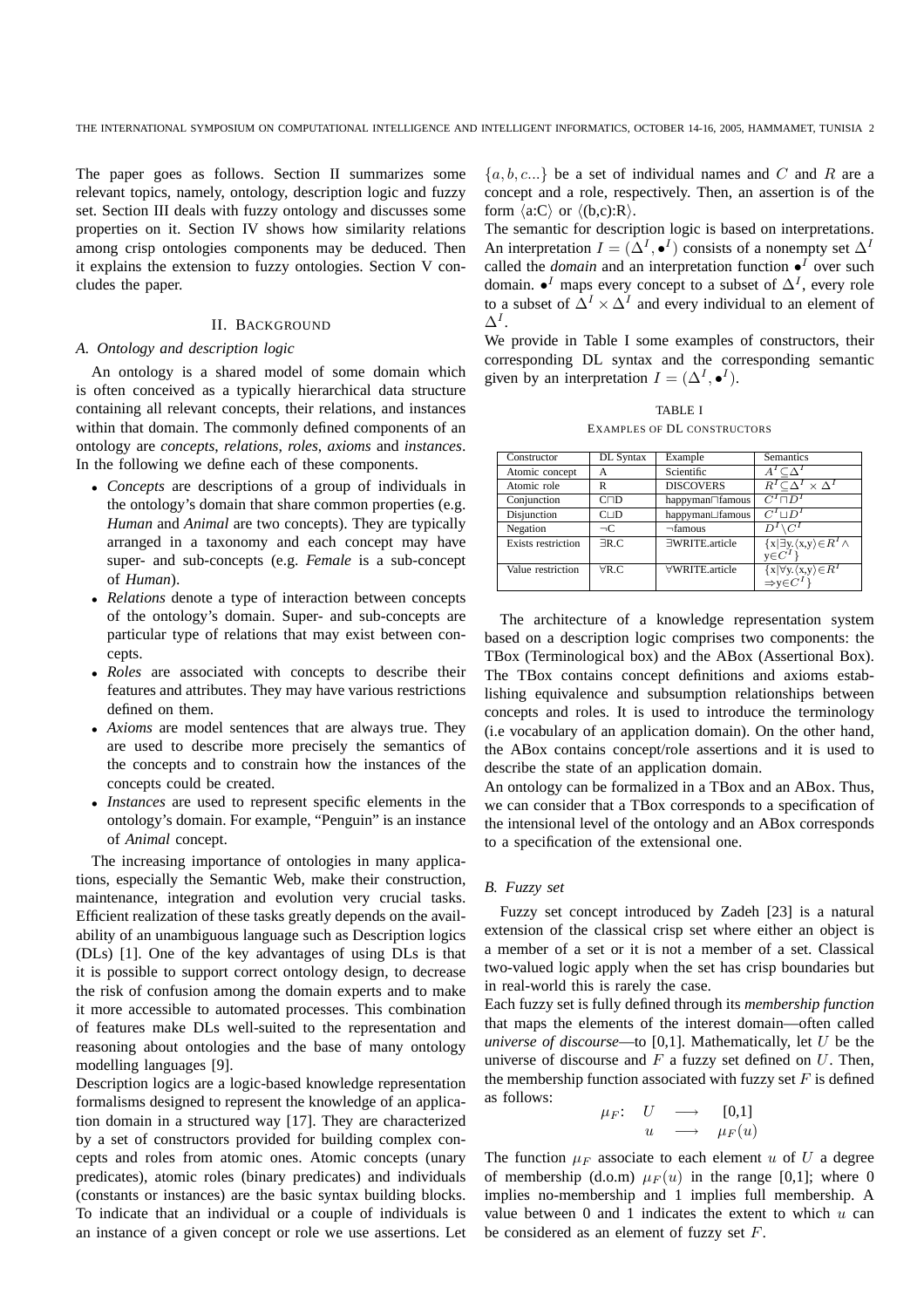Alternatively, a fuzzy set  $F$  may be represented by its possibility distribution:

$$
\pi_X = {\mu(u_1)/u_1, \cdots, \mu(u_i)/u_i, \cdots, \mu(u_n)/u_n};
$$

where  $\mu(u_i) \in [0, 1]$  represents a measure of the possibility that a variable X that takes its values in U has the value  $u_i$ . It is easy to see that  $\mu_F = \pi_X$ .

All crisp set operations can be easily extended to deal with fuzzy sets. Let  $A$  and  $B$  two fuzzy sets defined on  $U$ . The union, intersection and complement set operations are extended to fuzzy sets as follows:

$$
\mu_{A \cup B} = \max_{u} (\mu_A(u), \mu_B(u)) \tag{1}
$$

$$
\mu_{A \cap B} = \min_{u} (\mu_A(u), \mu_B(u)) \tag{2}
$$

$$
\mu_{\overline{A}} = 1 - \mu_A(u) \tag{3}
$$

Equation (1) and (2) can be easily extended to more than two fuzzy sets.

The definition of the membership function is a crucial step in all applications of fuzzy logic. Basically, we may distinguish three types of membership functions: trapezoidal, triangular or sinusoidal. Several other special membership function my be derived from the basic ones. In Table IV we provide a rich set of membership functions along with some examples and their graphical representations. The fuzzy set on which a fuzzy data is based is denoted A in Table IV. As it is shown in Table IV, each of these functions is fully defined in terms of a series of parameters.

In the rest of the paper, ontology components within fuzzy context may be defined basing on linguistic attributes and/or fuzzy mumblers and may use any model from Table IV. Note that models of Table IV are a subset of several data types proposed in [3]–[5] and devoted to model imperfect information (i.e. vague, imprecise and/or uncertain) within fuzzy databases.

#### III. FUZZY ONTOLOGY

Fuzzy ontology has been introduced by [20] to represent knowledge in all domains in which the concepts to be represented have an imprecise definition. It is based on fuzzy description logic introduced in [18], [19]. In fuzzy description logic, concepts and roles are considered as fuzzy sets. Thus an instance does not fully belong or not to a given fuzzy concept (resp. fuzzy role) but possesses a membership degree being an instance of that concept (resp. role). For instance, GreatCountry is a fuzzy concept and is defined as follows:

$$
GreatCountry = Country \sqcap \exists width. Large
$$

The term "*width*" is a fuzzy attribute and has as value the fuzzy linguistic term *Large*. The linguistic term *Large* may be defined by a trapezoidal function as shown graphically in Figure 1. Mathematically, it is defined as follows:

$$
\mu_{Large}(c.width) = \begin{cases}\n1, & \text{if } \beta \le c.width \le \gamma; \\
\frac{\lambda - c.width}{\lambda - \gamma}, & \text{if } \gamma < c.width < \lambda; \\
\frac{c.width - \alpha}{\beta - \alpha}, & \text{if } \alpha < c.width < \beta; \\
0, & \text{otherwise.} \n\end{cases}
$$

This function is used to compute, for a given country  $c$ , the degree of satisfaction of ∃width.Large associated with fuzzy concept GreatCountry. In other words, it measures the degree of largeness of the width of the country c.

The semantic of fuzzy description logic is based on an interpretation  $I = (\Delta^I, \bullet^I)$ . As for crisp description logic interpretation,  $\Delta^I$  is a nonempty set called the domain whereas  $\bullet^I$ is a function that associates to every concept  $C$  a membership function  $C^I:\Delta^I \to [0,1]$ ; and to every role R a membership function  $R^I:\Delta^I \times \Delta^I \to [0,1]$ ; and as for the crisp case, to every individual an element of  $\Delta^I$  [18].  $C^I$  (resp.  $R^I$ ) is thus interpreted as the membership degree function of fuzzy concept C (resp. role R).  $C^{I}(d)$  gives the degree of  $d$  ( $d \in \Delta^{I}$ ) being an element of the fuzzy concept  $C$  under interpretation I.

 $\mu_{Large}(width)$ 



Fig. 1. Trapezoidal representation of the linguistic term *Large*

The conjunction, disjunction and negation of fuzzy sets can be easily applied to the interpretation of fuzzy concepts. Thus, for all  $d \in \Delta^I$ ,  $\bullet^I$  has to satisfy the following properties [18], [22]:

$$
T^{I}(d) = 1
$$
  
\n
$$
L^{I}(d) = 0
$$
  
\n
$$
(C \sqcap D)^{I}(d) = min\{C^{I}(d), D^{I}(d)\}
$$
  
\n
$$
(C \sqcup D)^{I}(d) = max\{C^{I}(d), D^{I}(d)\}
$$
  
\n
$$
(\neg C)^{I}(d) = 1 - C^{I}(d)
$$
  
\n
$$
(\forall R.C)^{I}(d) = min_{d' \in \Delta^{I}}\{max\{1 - R^{I}(d, d'), C^{I}(d')\}\}
$$
  
\n
$$
(\exists R.C)^{I}(d) = max_{d' \in \Delta^{I}}\{min\{R^{I}(d, d'), C^{I}(d')\}\}
$$

Fuzzy ontology can be formalized in a fuzzy TBox and a fuzzy ABox. As for crisp TBox, a fuzzy TBox contains concept definitions and axioms establishing equivalence and subsumption relationships between concepts and roles. In a fuzzy TBox we may have fuzzy or crisp concepts. Note that a crisp concept is a particular case of a fuzzy concept and a primitive concept is a crisp one. For more flexibility, we consider that definition of fuzzy concepts may be based on fuzzy attribute(s) or number restriction(s). For instance,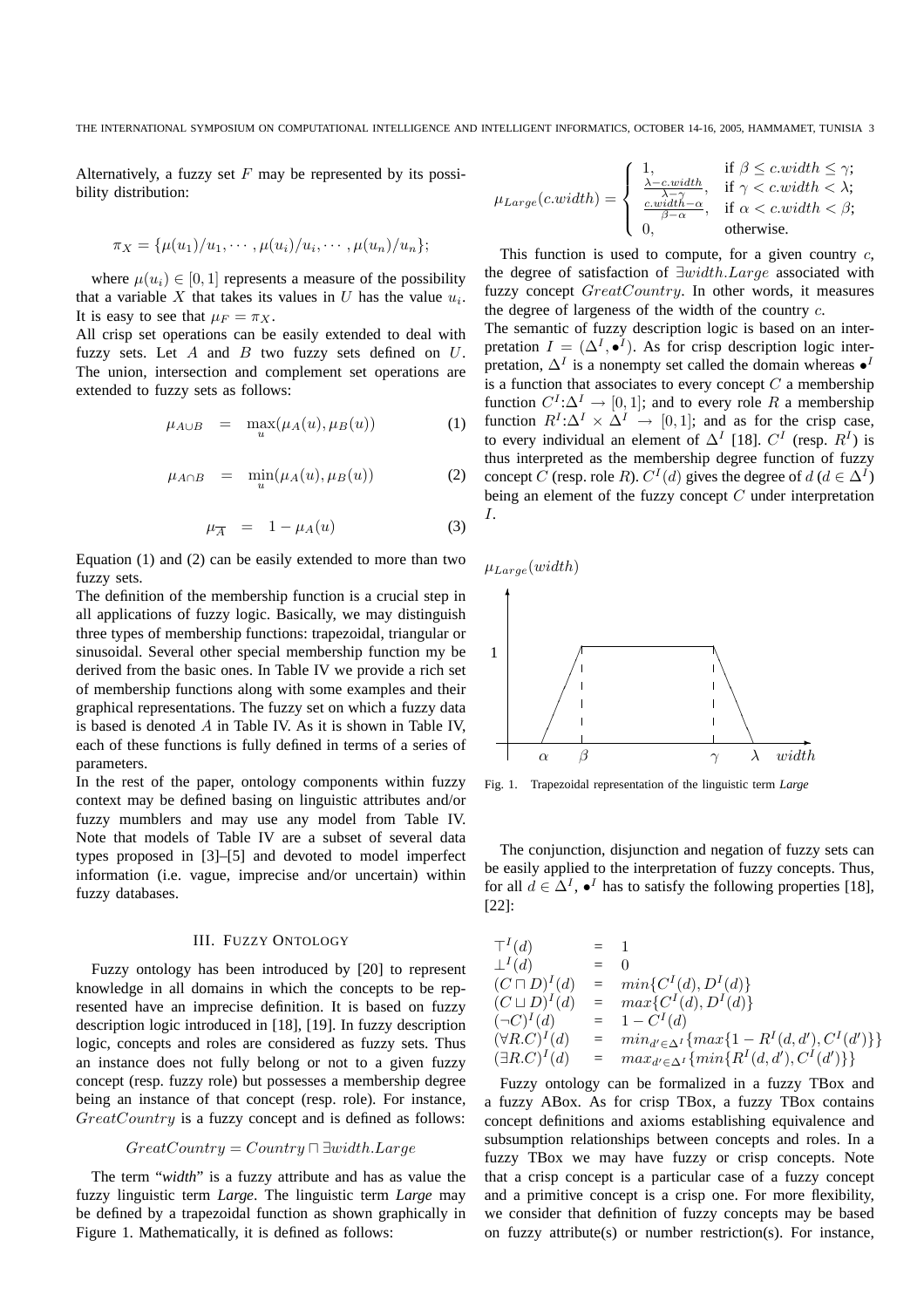*GreatCountry* defined earlier is a fuzzy concept based on the fuzzy attribute *width*. Models I.1, I.4, I.5, II.1, II.2, II.3 and II.4 in Table IV are different forms of fuzzy attributes that may be associated with fuzzy concepts or roles.

Concerning number restrictions, the membership degree of an individual being an instance of a concept defined based on a fuzzy number restriction. For instance  $(2 n R)$ , depends partially on the "satisfaction degree" of  $(\geq n \ R)$  for this instance. The parameter *n* used on a number restriction  $($ *n R*) may be a fuzzy number (Model I.2 in Table IV) and the corresponding number restriction is a fuzzy one. Fuzzy number restriction have the same definitions as crisp ones:

$$
\geq n
$$
 *R* for fuzzy at-least restriction  $\leq n$  *R* for fuzzy at-most restriction

where  $n$  may be a nonnegative integer as in a crisp TBox or to a fuzzy number (e.g. about 20). Basing on the interpretations of crisp number restrictions of fuzzy description logics defined in [18], [19], we define the interpretations for these two fuzzy number restrictions as follows:

$$
(\geq n \ R)^{I}(d) = \sup_{d'_1, d'_2, \dots, d'_m \in \Delta^I} \bigwedge_{i=1}^m R^{I}(d, d'_i) \qquad (4)
$$

where  $m = |\{d' \in \Delta^I : R^I(d, d') > 0\}|$ ;  $m \ge n$ , and

$$
(\leq n \ R)^{I}(d) = \inf_{d'_1, d'_2, \dots, d'_m \in \Delta^I} \bigvee_{i=1}^m \neg R^{I}(d, d'_i) \qquad (5)
$$

where  $m = |\{d' \in \Delta^I : R^I(d, d') > 0\}|$ ;  $m \leq n$ .

We can define these interpretations basing on the extension of the binary operators  $\geq$  and  $\leq$  to fuzzy context initially proposed in [14] and further extended in [5]:

$$
(\geq n \ R)^{I}(d) = \mu_{\geq}(n, m) \tag{6}
$$

and

$$
(\geq n \ R)^{I}(d) = \mu_{\leq}(n,m) \tag{7}
$$

Function  $\mu > (n, m)$  (resp.  $\mu < (n, m)$ ) returns a value in the range  $[0,1]$  that measures the degree to which fuzzy data n is greater or equal (resp. less or equal) to fuzzy data  $m$  (see [14] and [5] for a complete definition of these extended operators). Let *C* and *D* be two fuzzy concepts and *R* and *S* be two fuzzy roles. Basing on the Zadeh's definition of fuzzy subset, a fuzzy interpretation I satisfies *C*⊑*D* (and *R*⊑*S*) iff:

$$
\forall d \in \Delta^I, C^I(d) \le D^I(d) \tag{8}
$$

and

$$
\forall (d, d') \in \Delta^I \times \Delta^I, R^I(d, d') \le S^I(d, d')
$$
 (9)

In the other hand, *I* satisfies *C*≡*D* (and *R*≡*S*) iff:

$$
\forall d \in \Delta^I, C^I(d) = D^I(d) \tag{10}
$$

$$
\forall (d, d') \in \Delta^I \times \Delta^I, R^I(d, d') = S^I(d, d')
$$
 (11)

Terminological axioms in a crisp TBox are of the forms C⊑D ( $R \subseteq S$ ) or  $C \equiv D$  ( $R \equiv S$ ) where *C* and *D* are concepts (and *R* and *S* are roles). In a fuzzy TBox, concepts and roles are considered as fuzzy sets and *C* (resp. *R*) may have a degree  $n \in [0, 1]$  to subsume or to be equivalent to *D* (resp. *S*). Fuzzy axioms are then of the form  $\langle C\sqsubseteq D \rangle n \rangle$  ( $\langle R\sqsubseteq S \rangle n$ ) or  $\langle C\equiv D \rangle n$  $(\langle R \equiv S \; n \rangle)$ . An interpretation I satisfies a fuzzy subsumption  $\langle C\sqsubseteq D \mid n \rangle$  (resp.  $\langle R\sqsubseteq S \mid n \rangle$ ) if and only if( $C\sqsubseteq D$ <sup>*I*</sup> ≥*n* (resp.  $(R \subseteq S)^{I} \geq n$ ). The same is for equivalence. The computing details of the degree of subsumption or equivalence between two fuzzy concepts or roles is given in the next section.

In a crisp ABox, assertions are of the form *a*:*A* and (*a*,*b*):*R* where *a* and *b* are individuals and *A* and *R* are a concept and a role, respectively. An assertion is added to an ABox if it is proven that it is satisfiable with respect to the corresponding TBox. In the case of fuzzy ABox, because *A* and *R* are considered as fuzzy sets, then we consider that *a:A* (resp.  $(a,b)$ :*R*) is satisfiable with respect to the corresponding fuzzy TBox if  $a$  (resp.  $(a,b)$ ) has a membership degree to be an instance of the fuzzy concept  $A$  (resp. fuzzy role  $R$ ) strictly greater than zero; otherwise, it is not satisfiable. A fuzzy ABox contains then assertions of the form  $\langle a:A \; n \rangle$  and  $\langle (a,b):R \; n \rangle$ . These assertions denote that  $a$  (resp.  $(a,b)$ ) has a membership degree of being an instance of the fuzzy concept *A* (resp. fuzzy role *R*) equal to n. It corresponds to which we call the *degree of satisfiability* of the assertion *a*:*A* (resp. (*a*,*b*):*R*) with respect to the corresponding fuzzy TBox. An interpretation  $I$  satisfies a fuzzy assertion  $\langle a:A \; n \rangle$  (resp.  $\langle (a,b):R \; n \rangle$ ) if and only if  $A^{I}(a) \ge n$  (resp.  $R^{I}(a,b) \ge n$ ) [18].

#### IV. SIMILARITY RELATIONS

Determining the similarity relation among ontology components is crucial for many ontology reuse subprocesses. In this section we propose an approach to determine similarity relation among fuzzy ontologies components basing on their intentional definitions. An intentional definition of an ontology component is a set of description logic formulae that represent the meaning of that component. As we work with fuzzy ontologies, our approach measures the similarity relations among ontologies components in terms of a degree of satisfaction in the range [0,1]. For more clarity, we illustrate our approach only on concept component. The same idea applies for the other fuzzy ontology components.

As in [6], [8], four levels of similarity relations are adopted in this paper:

- *Subsumption*. A concept *C* is subsumed by a concept *D* (*C*⊏*D*) if the intentional definition of *C* implies the intentional definition of  $D$ . It also means that the concept *C* (resp. *D*) is more general (resp. less general) than the concept *D* (resp. *C*). A fuzzy concept *C* has a degree  $n \in [0,1]$  to be subsumed by a fuzzy concept *D*.
- *Equivalence*. Two concepts *C* and *D* are equivalent  $(C \equiv D)$  if each of them is subsumed by the other one. A fuzzy concept *D* has a degree *n*∈[0,1] to be equivalent to a fuzzy concept *C*.

and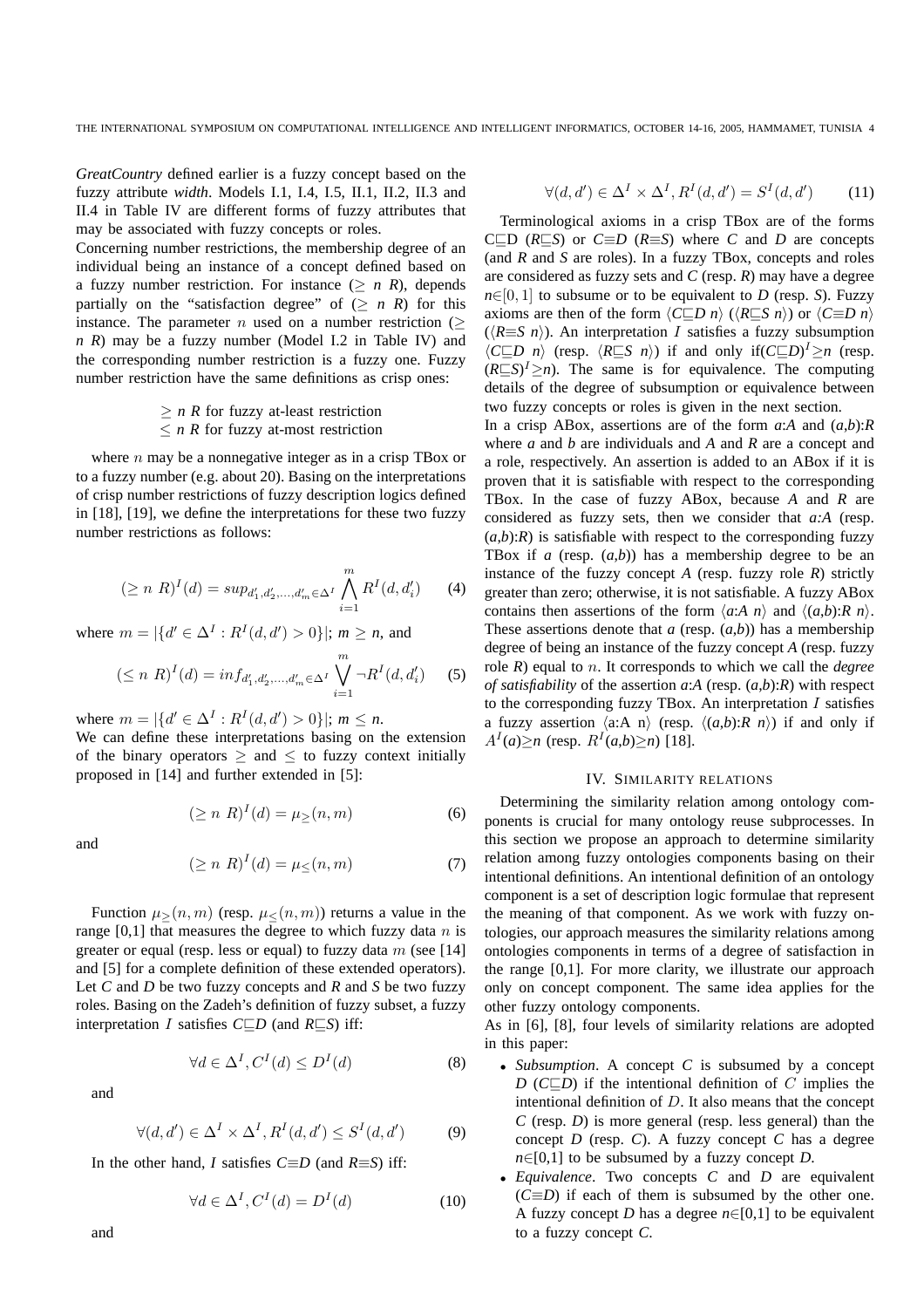- *Disjointness*. Two concepts C and D are disjoint if the conjunction of their intentional definitions implies false. We do not give a degree of disjointness between two fuzzy concepts.
- *Overlapping*. Two concepts C and D overlap if the conjunction of their intentional definitions can not be proven to be false and if *C*⊓*D* is satisfiable with respect to the corresponding terminological model. Two fuzzy concepts *C* and *D* have a degree  $n \in [0,1]$  to overlap each other.

In the rest of this section, we first illustrate how similarity relations are deduced in crisp ontologies. We then propose our extension to fuzzy ontologies.

## *A. Deducing similarity relations in crisp ontologies*

Because ontologies are based on description logics, it is possible to perform specific kinds of reasoning on them. We can for instance deduce by inference some implicit knowledge that are not explicitly defined on the corresponding TBox or Abox. Basing on this fact, it is possible to use an appropriate inference mechanism to deduce similarity relation among two concepts belonging to the same ontology. As it is mentioned in [2], checking satisfiability of concepts is a key aspect of inference as many important inference mechanisms can be reduced to the (un)satisfiability. We can then reduce the problem of determining similarity relations among concepts belonging to the same ontology to an (un)satisfiability problem. We illustrate in Table II how subsumption (less general, more general), equivalence and disjointness of concepts can be reduced to the unsatisfiability checking problem.

TABLE II REDUCTION TO UNSATISFIABILITY

| Similarity relation  | Unsatisfiability checking                   |
|----------------------|---------------------------------------------|
| MoreGeneral $(D,C)$  | $\neg D \Box C$                             |
| LessGeneral $(D,C)$  | $D\Box\neg C$                               |
| Equivalent( $D, C$ ) | $(\neg D \sqcap C)$ and $(D \sqcap \neg C)$ |
| Disjoint(D,C)        | $D\sqcap C$                                 |

If we want to adopt the same idea to determine similarity relations among concepts belonging to different ontologies we have to construct a common terminology to perform needed inferences (inferences for deducing subsumption, equivalence, disjointness and overlapping). This terminology may correspond to the union of different ontologies TBoxes. Nevertheless, we may have an important terminology that we may not used on its totality. Alternatively, this terminology may correspond to the intersection of different ontologies TBoxes. Some axioms contained on this intersection may not be useful if they are not related to the concepts for which we want deduce the similarity relation. The solution consists on using the smallest terminology that contains only these axioms that are directly or indirectly related to the concepts for which we want to determine similarity relations.

A similar approach is adopted in [6] where the authors reduce the problem of determining similarity relation among concepts to subsumption. We have chosen to reduce this problem to unsatisfiability checking because we think that it can be easily extended to the fuzzy case as we will see in the next subsection.

In order to perform the needed inferences shown in Table II, we have to use a DL system that supports the conjunction operator "⊓" and allows to form the negation "¬" of a description. Even so, the systems having these properties are based on crisp DL and are not suitable for deducing similarity relations on fuzzy ontologies. Then, in order to adopt the same approach to deduce similarity relations in fuzzy ontologies, we have to use/define fuzzy conjunction and negation operators. We show in the next section how the approach is extended to deduce similarity relations in fuzzy ontologies. We show equally how the degree of satisfiability of a given similarity relation is computed.

#### *B. Extension to fuzzy ontologies*

Two fuzzy concepts have a degree  $n \in [0, 1]$  to be related by a given similarity relation. When  $n$  is equal to 0 the two concepts have no similarity at all and when  $n$  is equal to 1 the two concepts are fully similar. A value between 0 and 1 measures the level to which the two concepts are similar. In the previous section we have reduced the problem of determining similarity relation within two crisp concepts to unsatisfiability checking. Then determining if a concept  $C$  is subsumed by a concept D is reduced to unsatisfiability checking of  $C\Box\neg D$ . This means that a concept  $C$  is subsumed by a concept  $D$  if and only if C⊓¬D is *false*. When C⊓¬D is *true*, there is no subsumption between concepts C and D.

Within fuzzy context, the degree of subsumption of a fuzzy concept C by a fuzzy concept D, denoted  $\mu\subset (C,D)$ , is computed as follows:

$$
\mu_{\sqsubseteq}(C, D) = 1 - \mu_{\sqcap}(C, \neg D) \tag{12}
$$

This equation apply also for crisp cases. In fact, when  $\mu$ <sub>□</sub>(C,¬D) is equal to 0 (equivalent to C $\Box$ ¬D is *false* in the crisp case), then  $\mu\text{C}(C,D)$  is equal to 1 (equivalent to C is subsumed by D in the crisp case); and when  $\mu_{\Box}(C, \neg D)$  is equal to 1 (equivalent to C⊓¬D is *true* in the crisp case), then  $\mu\text{E}(C,D)$  is equal to 0 (equivalent to C is not subsumed by  $D$  in the crisp case). The crisp case is simply a special case of fuzzy reasoning which is reduced to the extreme values of the range  $[0,1]$ .

The same idea is used for the other types of relationships. In Table III we provide the different formulae for computing the satisfiability degree of these relationships. As explained earlier, these formulae apply for both crisp and fuzzy cases. We call satisfiability degree of MoreGeneral(*D*,*C*) the degree of subsumption of  $C$  by  $D$ . The same is for the other similarity relations.

TABLE III SATISFIABILITY DEGREE OF SIMILARITY RELATIONS

| Similarity relation  | Satisfiability degree                                                      |
|----------------------|----------------------------------------------------------------------------|
| MoreGeneral(D, C)    | $\mu_{\square}(D, C) = 1 - \mu_{\square}(\neg D, C)$                       |
| LessGeneral(D,C)     | $\mu_{\Box}(D, C) = 1 - \mu_{\Box}(D, \neg C)$                             |
| Equivalent( $D, C$ ) | $\mu \equiv (D, C) = 1 - \min(\mu \cap (\neg D, C), \mu \cap (D, \neg C))$ |
| Disjoint(D,C)        | $\mu_{\square}(D, C) = 1 - \mu_{\square}(D, C)$                            |
| Overlap $(D,C)$      | $\mu_{\square}(D, C) = \min(\mu_{\square}(D, C), \mu_{\square}(C, D))$     |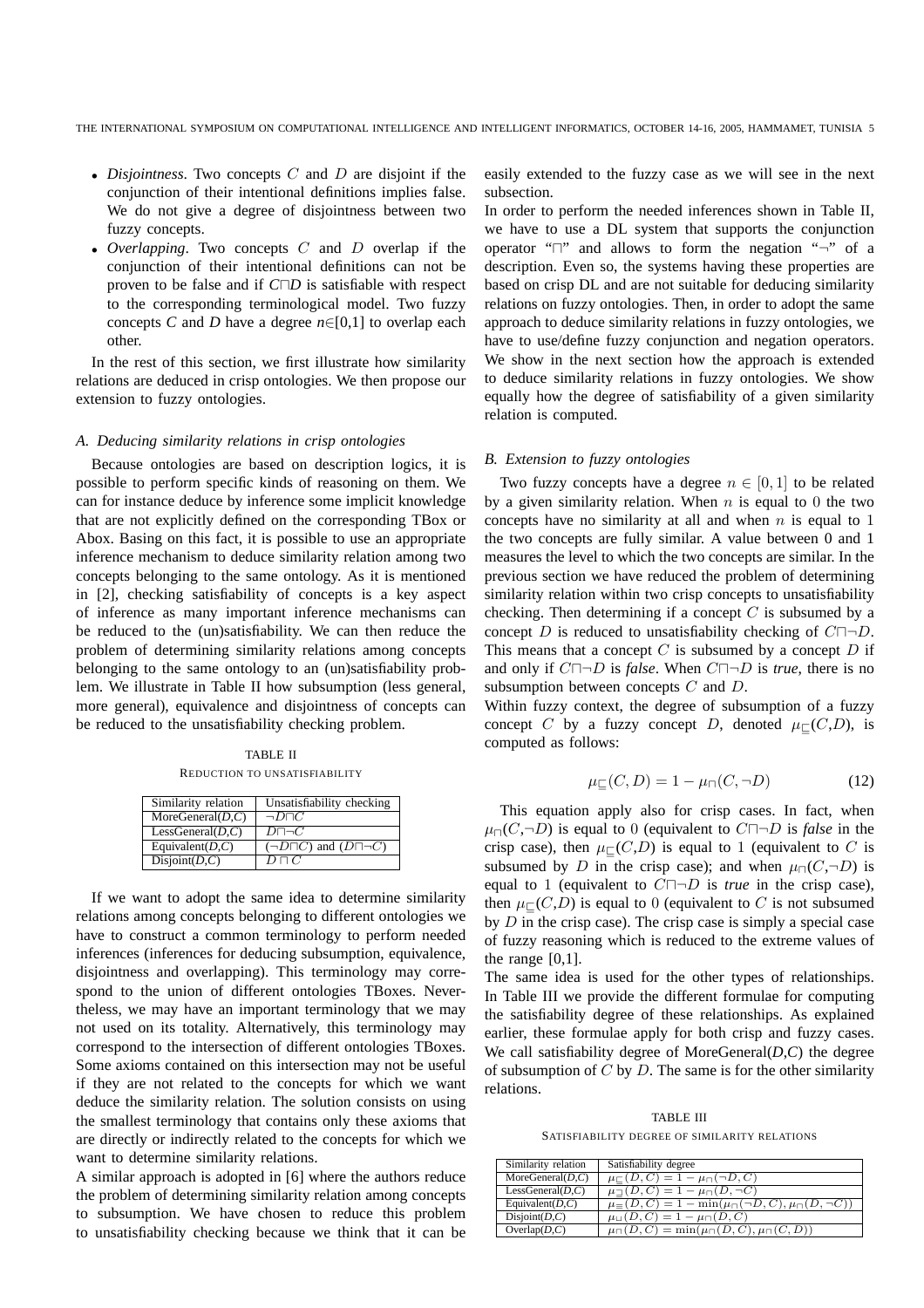To compute  $\mu_{\Box}(X, Y)$ —where  $(X, Y)$   $\in$  $\{(D, C), (D, \neg C), (\neg D, C)\}$ —in Table III, we use the following formula [5]:

$$
\mu_{\square}(\tilde{x}, \tilde{y}) = \sup_{z \in X \bigcap Y} \min(p(\tilde{x}, \tilde{y}), \pi_{\tilde{x}}(z), \pi_{\tilde{y}}(z)) \tag{13}
$$

where  $\tilde{x}$  and  $\tilde{y}$  are two fuzzy data; and  $\pi_{\tilde{x}}(z)$  and  $\pi_{\tilde{y}}(z)$  are the possibility distributions defined on U; and  $p(\tilde{x}, \tilde{y})$  is the "proximity relation" defined on the domains  $X$  and  $Y$ . The proximity relation measures the level to which two fuzzy data are semantically equivalent (see e.g. [16]). For fuzzy numbers,  $p(\tilde{x}, \tilde{y})$  is equal to  $\delta(\tilde{x}, \tilde{y})$  where  $\delta$  is a Diracs delta [14].

As mentioned earlier, a fuzzy concept is defined basing on fuzzy attribute(s) or number restriction(s). Thus, determining the degree of satisfiability of a similarity relation among two fuzzy concepts is function of the degree of conjunction, disjunction and/or negation of their corresponding fuzzy attribute(s) values and/or their number restriction(s). In the following, we illustrate through two examples how we determine the degree of subsumption among two concepts defined basing on fuzzy attributes and number restrictions, respectively.



Fig. 2. Graphical representation of the linguistic term " $young$ " in  $O<sub>1</sub>$  and  $O<sub>2</sub>$ 

*1) Degree of subsumption of fuzzy attributes-based concepts:* Given two fuzzy concepts *YoungPerson* and *Teenager* defined in two fuzzy ontologies  $O_1$  and  $O_2$  as follows:

| Younger  | $=$ | <i>Person</i> $\sqcap \exists$ age.young |
|----------|-----|------------------------------------------|
| Teenager | $=$ | <i>Person</i> $\sqcap \exists$ age.young |

Figure 2 shows the definition of fuzzy linguistic term *young* in ontology  $O_1$  and  $O_2$ . We use  $y_1$  and  $y_2$  to denote the linguistic term *young* in ontology  $O_1$  and  $O_2$ , respectively. We want to determine the degree of subsumption of the fuzzy concept *Younger* by the fuzzy concept *Teenager*. Basing on Table III, the satisfiability degree of MoreGeneral(*Teenager*,*Younger*) is equal to 1-µ⊓(¬*Teenager*,*Younger*). We suppose that the concept *Person* defined both in  $O_1$  and  $O_2$  is primitive one (i.e. crisp) and that it models the same thing. Thus, µ⊓(¬*Teenager*,*Younger*) may be computed as follow:

$$
\mu_{\sqcap}(\neg Teenager, Younger) = \mu_{\sqcap}(\neg y_2, y_1) \tag{14}
$$

and  $\mu_{\Box}(\neg y_2, y_1)$  is computed through Equation (13), i.e.

$$
\mu_{\sqcap}(\neg \tilde{y_2}, \tilde{y_1}) = \sup_{z \in Y_2 \bigcap Y_1} \min(p(\neg \tilde{y}_2, \tilde{y_1}), \pi_{\neg \tilde{y}_2}(z), \pi_{\tilde{y_1}}(z)) \tag{15}
$$

and where

$$
\mu_{\neg y_2}(d) = 1 - \mu_{y_2}(d). \tag{16}
$$

Then, we obtain

$$
\mu_{\square}(\neg \tilde{y_2}, \tilde{y_1}) = \min(p(\neg \tilde{y_2}, \tilde{y_1}), \alpha); \tag{17}
$$

and then

MoreGeneral(*Teenager*,*Younger*)=1 –  $min(p(\neg \tilde{y}_2, \tilde{y}_1), \alpha)$ .



Fig. 3. Graphical representation of " $\lt{high}$ " and " $\geq$  7" number restrictions

*2) Degree of subsumption of fuzzy numbers restrictionbased concepts:* Given two fuzzy concepts *GreatFamily* and *NumFamily* defined in two ontologies  $O_1$  and  $O_2$  as follows:

*GreatFamily* = *Family* 
$$
\sqcap
$$
 ( $\geq$  7 hasChild)  
*NumFamily* = *Family*  $\sqcap$  ( $\geq$  high hasChild)

We want to determine the degree of subsumption of the fuzzy concept *GreatFamily* by the fuzzy concept *NumFamily*. Basing on Table III, the satisfiability degree of MoreGeneral(*NumFamily*,*GreatFamily*) is equal to 1 µ⊓(¬*NumFamily*,*GreatFamily*). We suppose that the concept *Family* defined in the two ontologies is primitive one and that it has the same signification. Then, µ⊓(¬*NumFamily*,*GreatFamily*) is computed as follow:

$$
\mu_{\Box}(\neg NumFamily, Great Family) = \mu_{\Box}(\neg (\ge high), \ge 7)
$$
  
= 
$$
\mu_{\Box}(\langle high, \ge 7).
$$

(19)

The right side of Equation (19) may be computed as follows:

$$
\mu_{\sqcap}(  
\n
$$
\sup_{z \in X \bigcap Y} \min(p(\tilde{x}, \tilde{y}), \pi_{\tilde{x}; z < high}(z), \pi_{\tilde{x}; z \geq 7}(z)).
$$
\n(20)
$$

The graphical representations of "< high" and " $\geq$  7 number restrictions are shown in Figure 3. Then, we obtain

 $\sup_{z \in X}$ 

$$
\mu_{\sqcap}(
$$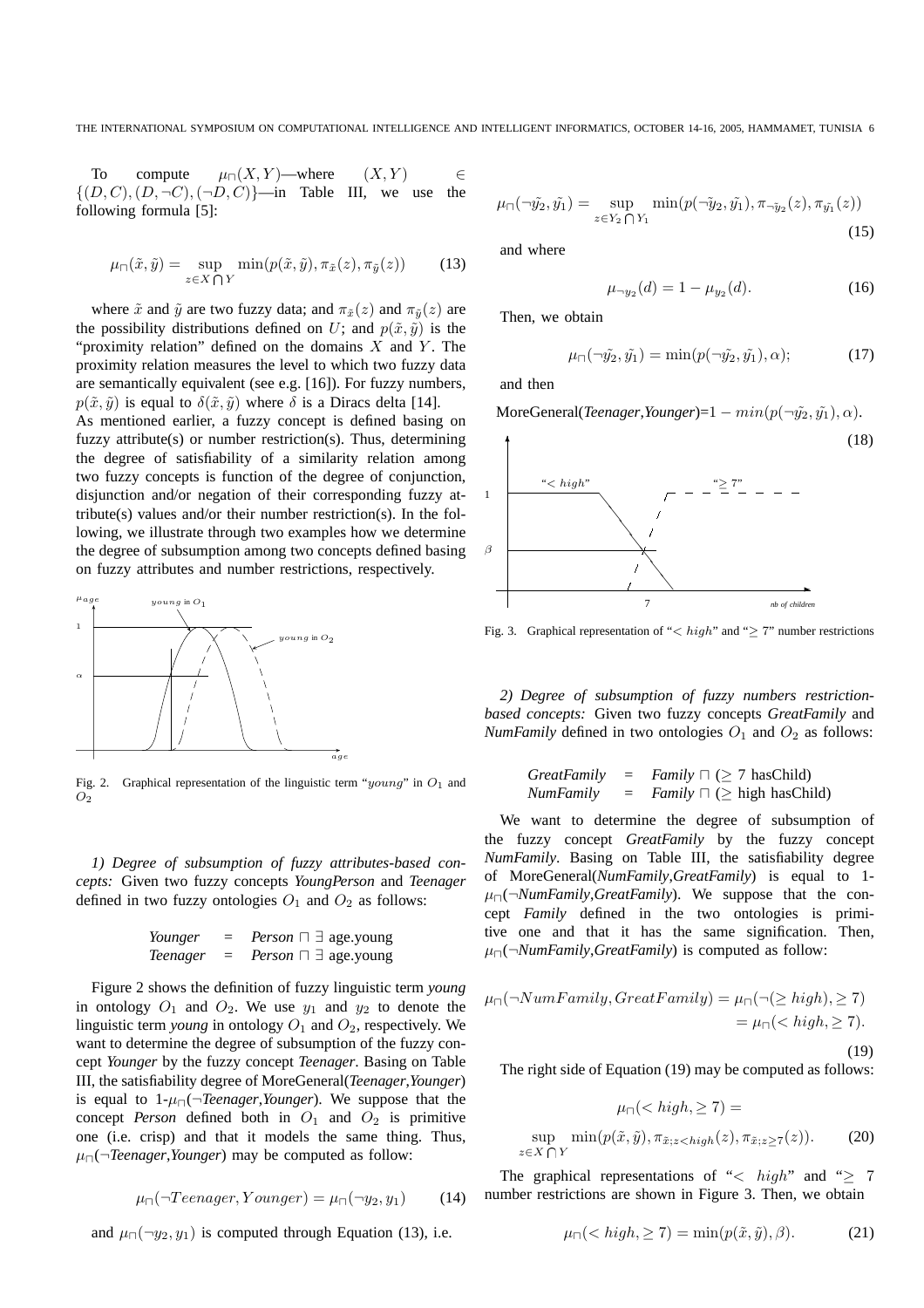THE INTERNATIONAL SYMPOSIUM ON COMPUTATIONAL INTELLIGENCE AND INTELLIGENT INFORMATICS, OCTOBER 14-16, 2005, HAMMAMET, TUNISIA 7

| Linguistic label                                                      |               | Model Representation                                 | Parameters                       | $\mu_A(z)$                                                                                                                                                                                                                                     |  |  |  |
|-----------------------------------------------------------------------|---------------|------------------------------------------------------|----------------------------------|------------------------------------------------------------------------------------------------------------------------------------------------------------------------------------------------------------------------------------------------|--|--|--|
| Fuzzy range label e.g. <i>age</i> = more<br>or less between 20 and 30 | $\;$ I.1 $\;$ |                                                      | $\alpha, \beta, \gamma, \lambda$ | if $\beta \leq z \leq \gamma$ ;<br>$\frac{\lambda - z}{\lambda - \gamma}$ $\frac{z - \alpha}{\beta - \alpha}$<br>if $\gamma$ < z < $\lambda$ ;<br>$\mu_A(z) =$<br>if $\alpha$ < z < $\beta$ ;<br>Otherwise.                                    |  |  |  |
| Approximate value e.g. age=about<br>35                                | I.2           | $c \quad c$                                          | $c, c^-, c^+$                    | if $z = c$ ;<br>$rac{c^+ - z}{c^+ - c}$<br>$c < z < c^{+}$ ;<br>$\mu_A(z) =$<br>$\frac{z-c^{-}}{c-c^{-}}$ 0,<br>$c^{-} < z < c;$<br>Otherwise.                                                                                                 |  |  |  |
| Interval e.g. $age \in [25, 35]$                                      | I.3           | $\beta$<br>$\alpha$                                  | $\alpha, \beta$                  | $\mu_A(z) = \begin{cases} 1, & \text{if } \alpha \leq z \leq \beta; \\ 0, & \text{Otherwise.} \end{cases}$                                                                                                                                     |  |  |  |
| Less than value e.g. age= less than<br>35                             | $I.4$         | $\overline{\gamma \lambda}$                          | $\gamma, \lambda$                | $\begin{array}{l} \mbox{if } z \, \leq \, \gamma; \\ \mbox{if } z \, < \, \lambda; \end{array}$<br>$\frac{0}{\lambda-z}$<br>$\mu_A(z) =$<br>$\text{if } \gamma \hspace{.05cm} \le \hspace{.05cm} z \hspace{.05cm} \le \hspace{.05cm} \lambda.$ |  |  |  |
| More than value e.g. age= more<br>than $35$                           | I.5           | $\frac{1}{\alpha}$ $\beta$                           | $\alpha, \beta$                  | $\begin{array}{l} \mbox{if } z \geq \beta;\\ \mbox{if } z \leq \alpha; \end{array}$<br>1,<br>$\frac{0}{\beta-\alpha}$<br>$\mu_A(z) = \langle$<br>if $\alpha$ < z < $\beta$ .                                                                   |  |  |  |
| Real number e.g. age=30                                               | I.6           | $\boldsymbol{c}$                                     | $\boldsymbol{c}$                 | $\left\{ \begin{array}{rcl} 1, & & \mbox{if $z=c$;} \\ 0, & & \mbox{Otherwise.} \end{array} \right.$<br>$\mu_A(z) =$                                                                                                                           |  |  |  |
| Linguistic label e.g. age=young                                       | $\rm II.1$    | $\pmb{\phi}$<br>$\boldsymbol{c}$                     | a, c                             | $\mu_A(z) = \frac{1}{(1 + (a(z - c))^2)}$ ; $z \ge 0$                                                                                                                                                                                          |  |  |  |
| Linguistic label e.g. age=young                                       | II.2          | $b_1$ $b_2$<br>$\scriptstyle a_1$ $\scriptstyle a_2$ | $a_1, a_2, b_1, b_2$             | if $z \, < \, a_{\,1} \, + \, b_{\,1};$<br>$\mu_A\left(z\right)$ =<br>$\begin{array}{l} \text{if } a_1+b_1\leq z\leq a_2-b_2;\\ \text{if } z>a_2-b_2. \end{array}$<br>$1 + \frac{z - a_2 + b_2}{ }$                                            |  |  |  |
| Linguistic label age=very old                                         | II.3          | $b_{1}$<br>$\scriptstyle a_1$                        | $a_1, b_1$                       | if $z \, < \, a_1 \, + \, b_1;$<br>$\frac{1}{1+\frac{z-a_1-b_1}{b_1}}$<br>$\mu_A(z) =$<br>if $a_1 + b_1 \leq z$ ;                                                                                                                              |  |  |  |
| Linguistic label e.g. age=very<br>young                               | II.4          | $b_{2}$<br>$a_2$                                     | $a_2, b_2$                       | $\begin{array}{l} \mbox{if } z\,\leq\, a_2\,-\,b_2;\\ \mbox{if } z\,>\, a_2\,-\,b_2. \end{array}$<br>$\mu_A\left(z\right) = \cdot$<br>$\frac{1}{1+\frac{z-a_2+b_2}{2}}$                                                                        |  |  |  |

TABLE IV DIFFERENT MEMBERSHIP FUNCTIONS

Finally we obtain

MoreGeneral(*NumFamily*,*GreatFamily*)=1 – min( $p(\tilde{x}, \tilde{y}), \beta$ ).

(22)

These two examples show how the degree of satisfiability of subsumption similarity relation is computed. The same reasoning applies for the other similarity relations since all of them are expressed (as shown in Table III) in terms of fuzzy conjunction and negation operators which their definition and use are illustrated in the two previous examples.

Finally, we note that when two concepts are related by more than one similarity relation, one intuitive and simple solution consists in returning the one that has the highest degree of satisfiability.

 $b_2$ 

# V. CONCLUSION AND FUTURE WORKS

Ontology reuse is an important issue in the ontology field. Determining similarity relation among ontology components is essential for many reuse subprocesses. In all domains in which the concepts to be represented have an imprecise definition, crisp ontology becomes less suitable. Fuzzy ontology which is based on fuzzy description logics has been proposed to overcome this problem. Both crisp and fuzzy ontologies are concerned with the problem of ontology ruse. Deducing sim